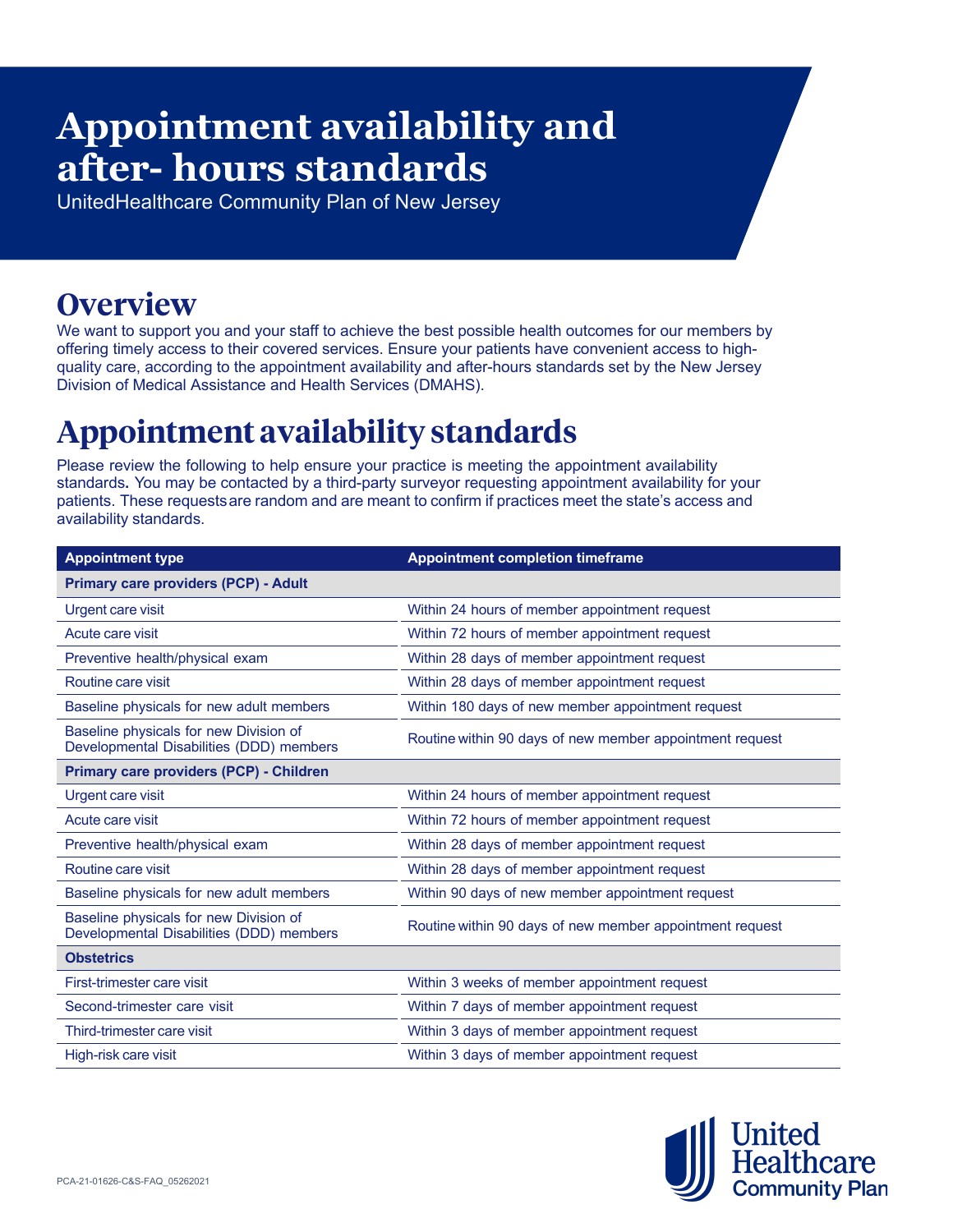| <b>Appointment type</b>                                   | <b>Appointment completion timeframe</b>                       |
|-----------------------------------------------------------|---------------------------------------------------------------|
| <b>Specialist</b>                                         |                                                               |
| Urgent care visit (with PCP referral)                     | Within 24 hours of PCP referral                               |
| Non-emergent or routine care visit<br>(with PCP referral) | Within 28 days of PCP referral                                |
| <b>Dental</b>                                             |                                                               |
| Emergent care visit                                       | Within 48 hours of member appointment request or PCP referral |
| Urgent care visit                                         | Within 3 days of member appointment request or PCP referral   |
| Preventive, routine or non-asymptomatic care visit        | Within 30 days of member appointment request or PCP referral  |
| <b>Behavioral Health</b>                                  |                                                               |
| Urgent care visit                                         | Within 24 hours of member appointment request                 |
| Routine care visit                                        | Within 10 days of member appointment request                  |
| <b>Lab/Radiology</b>                                      |                                                               |
| Urgent appointment                                        | Within 48 hours of member appointment request                 |
| Routine appointment                                       | Within 3 weeks of member appointment request                  |

### **After-hours or 24/7 access standards**

Some are required to have after-hours or 24/7 access for urgent medical matters. A medical director must approve coverage that varies. Primary care providers (PCP), obstetricians and primary care dental providers must be available to members after-hours, or 24/7 days a week. Members should be able to speak with a live person directly for any urgent matters. PCP and obstetricians are expected to respond to after-hour patient calls within 30-45 minutes for non-emergent symptomatic conditions and within 15 minutes for crisis situations.

#### **Care provider responses**

The following are examples of acceptable responses for care providers requiring 24/7 or after-hours access:

- The telephone is answered by the care provider, office staff, answering service or voicemail
- The answering service:
	- o Connects the caller directly to the care provider
	- o Contacts the care provider and the care provider returns the call
	- o Provides a telephone number where the care provider or covering care provider can be reached
	- The voicemail provides a phone number to contact after-hours coverage
- At the beginning, voicemail instructs to dial 911 for life-threatening emergencies or go to emergency room.

The following are examples of unacceptable responses for 24/7 or after-hours telephone access:

- Office or answering service hangs up
- The care provider's voicemail system:
	- $\circ$  Instructs the caller to go to the emergency room for non-emergent situations
	- $\circ$  Instructs the caller to leave a message for the care provider in an urgent situation
- There is no answer
- The caller is placed on hold for longer than 5 minutes
- The telephone lines are persistently busy despite multiple attempts to contact

We follow up on all instances of PCP and obstetrician unavailability. We conduct periodic access surveys to help ensure all access and availability standards are met. You can find detailed information about **appointment availability and after-hours access** standards at **UHCprovider.com/NJcommunityplan** > Care Provider Manuals > New Jersey > **View the UnitedHealthcareCommunity Plan of New Jersey Care Provider Manual**.

#### **We're here to help**

**Email uhccpnj@uhc.com** or call Provider Services at **888-362-3368**, Monday–Friday, 8 a.m.–6 p.m. ET.